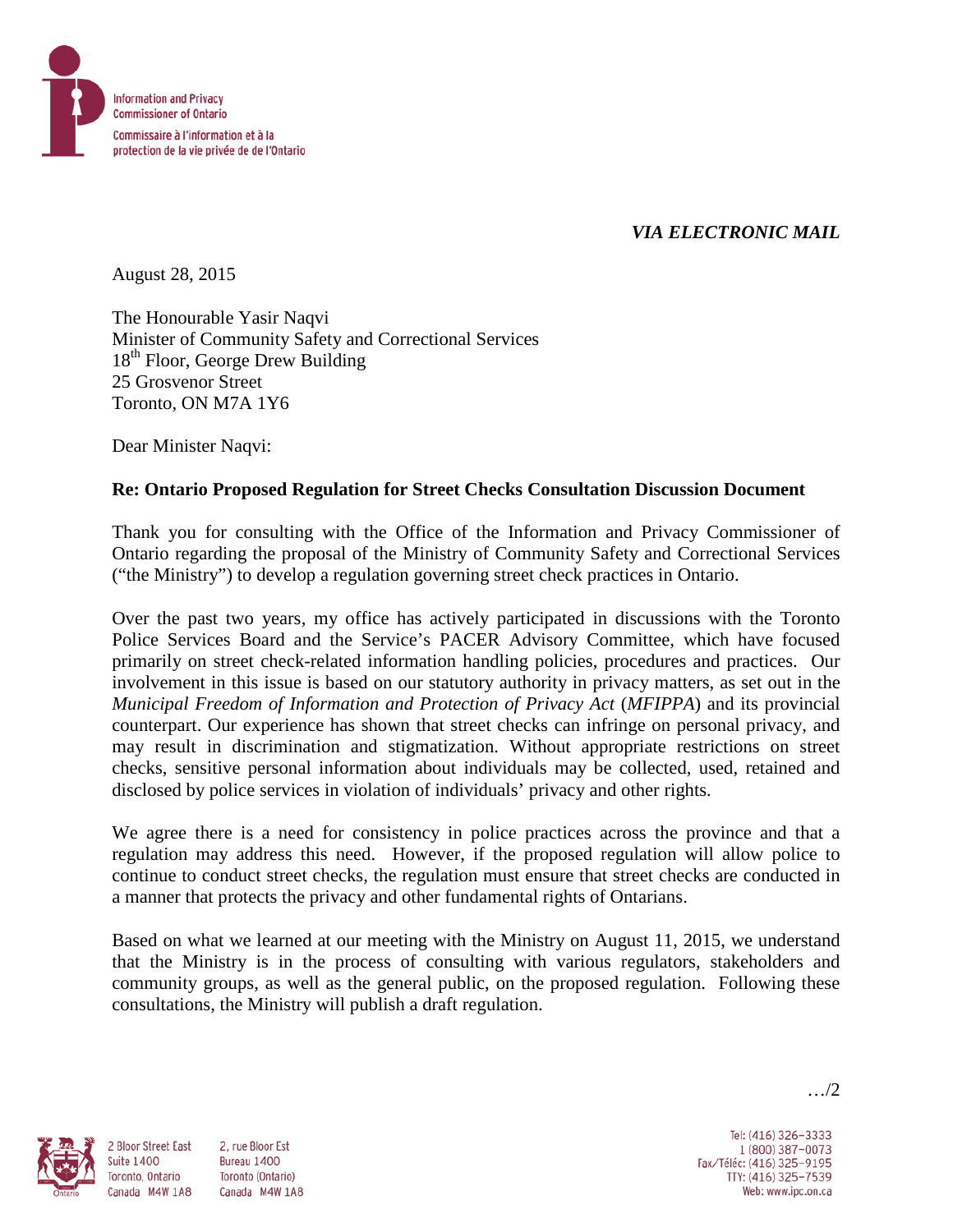To facilitate this consultation process, on July 30, 2015, the Ministry published a discussion document entitled *Ontario Proposed Regulation for Street Checks Consultation Discussion Document* ("Discussion Document") on its consultation website. The Discussion Document poses a number of questions, for which responses were requested by August 31.

Attached please find our responses to the questions posed in the Discussion Document. As our responses indicate, we recommend that the proposed regulation address the following in order to ensure privacy, transparency and accountability in any street check program in Ontario:

- the definition of the term "street check,"
- rights notification,
- rules restricting the collection, retention, use and disclosure of personal information,
- the collection of de-identified data for all street checks in order to ensure that the Ministry, police services and oversight bodies are in a position to evaluate the impacts of street checks on privacy and other rights and on public safety, and
- an appropriate framework for the secure destruction of personal information collected in contravention of the new regulation, as well as unlawfully collected personal information contained in legacy data.

We look forward to reviewing the draft regulation and to further opportunities for dialogue on these important issues. We commend the Ministry for undertaking an open consultation on this issue. Consistent with the Government of Ontario's commitment to open engagement, we will be posting this letter and our responses to the Discussion Document on our website.

Sincerely,

Bel

Brian Beamish Commissioner

Encl.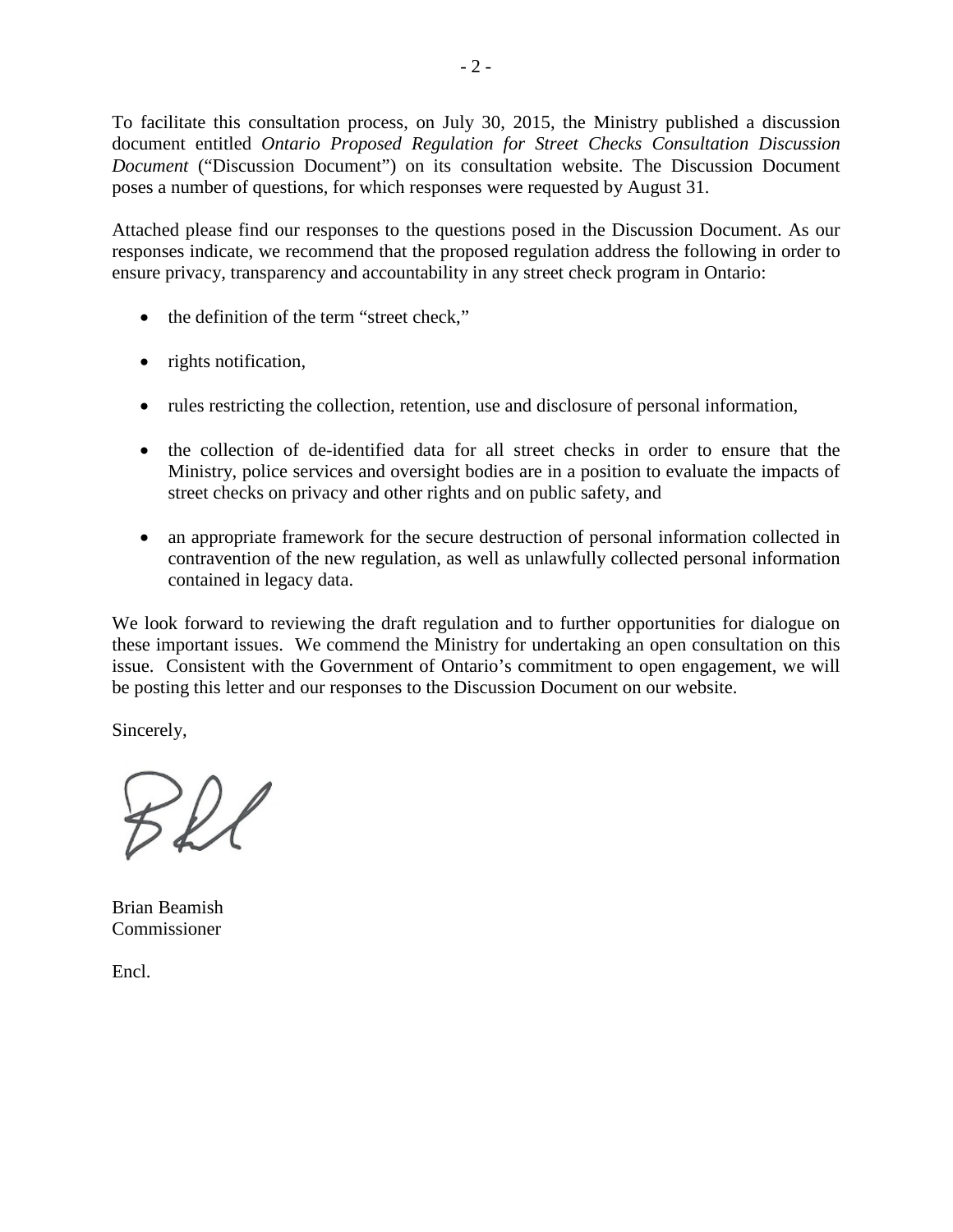# **Response to the Ontario Proposed Regulation for Street Checks Consultation Discussion Document**

### **Introduction**

The Office of the Information and Privacy Commissioner of Ontario (the IPC) is pleased to participate in the Ministry of Community Safety and Correctional Services' (the Ministry) consultations on police street checks.

The IPC is responsible for overseeing the *Municipal Freedom of Information and Protection of Privacy Act* (*MFIPPA*) and the *Freedom of Information and Protection of Privacy Act* (*FIPPA*). These statutes provide the people of Ontario with rights of privacy in relation to personal information held by institutions, including the police. This submission addresses the significant privacy and other impacts of police street checks and includes recommendations aimed at minimizing those impacts.

Based on the evidence offered to date, it is not clear that street checks are effective in reducing crime and contributing to public safety. If street checks are to continue in the province, it is critical that a governance framework, as proposed by the Ministry, be put in place and an evidence-based review be conducted to evaluate the framework's effectiveness.

Our experience has shown that police street checks can infringe on personal privacy, and may result in discrimination and stigmatization. Without appropriate restrictions on street checks, sensitive personal information about individuals may be collected, used, retained and disclosed by police services in violation of individuals' privacy and other rights.

The Ministry's proposed regulation governing police street check practices in Ontario must include a clear legal framework that ensures consistency across police services and protects the privacy and other fundamental rights of Ontarians.

Below you will find our responses to the questions posed by the Ministry in its discussion document entitled *Ontario Proposed Regulation for Street Checks Consultation Discussion Document* ("Discussion Document"). We look forward to participating in further discussions with the Ministry as it moves forward in its efforts to prepare and finalize the draft regulation.

#### **Defining street checks**

#### *a. How would you define a street check?*

The precise definition and scope of a police "street check" is critical to the successful regulation of street check practices and to the protection of privacy and other rights implicated by these encounters between police officers and members of the public.

With respect to the description of a street check provided in the Ministry's Discussion Document, we agree that a street check should be understood as a voluntary, in-person encounter between a police officer and an individual, the purpose of which is to elicit information. The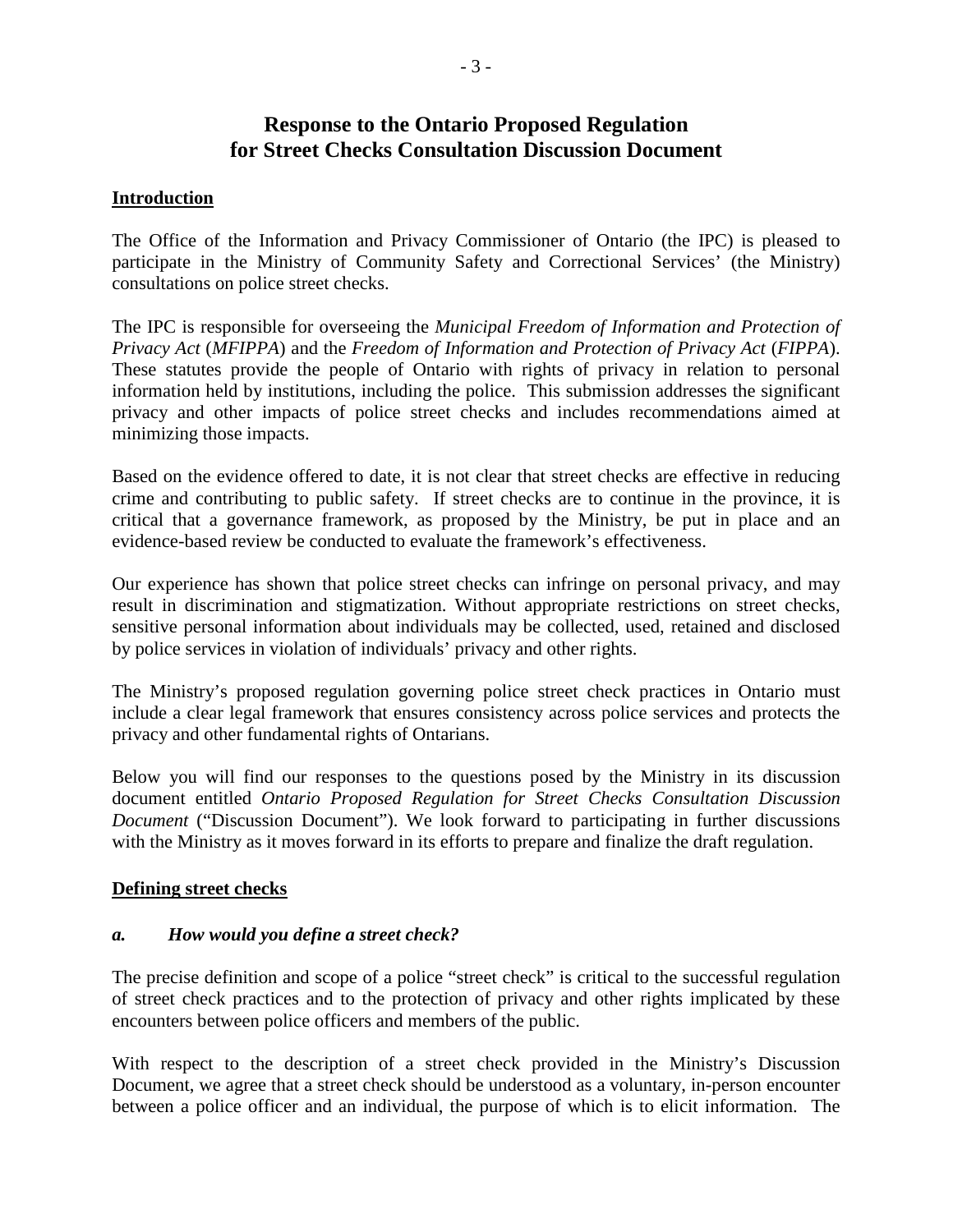underlying purpose of a permissible street check program should be to enhance public safety, community wellbeing and public confidence in policing.

The regulation should define a "street check" in such a manner so as to clearly inform both police officers and members of the public that street checks may not be conducted in a manner that is random, arbitrary, discriminatory, clandestine or unduly intrusive. Accordingly, the regulation must ensure that police practices associated with street checks are carefully controlled rather than open-ended, and that they are marked by the judicious exercise of discretion rather than the unfettered use of intelligence gathering tactics.

More specifically, we recommend that the term "street check" be defined in terms of a list of specific and concrete activities that encapsulate the police functions that drive police officers' legitimate decisions to stop, engage and question members of the public in the community. The circumstances in which personal information may be collected, the type of information to be collected, the length of time it may be retained, and the purposes for which it may be used and disclosed, should be rationally connected to the definition and scope of permissible street checks. As a result, we recommend that subcategories of permissible street checks be established to allow for the provision of specific and concrete rules relating to the subcategories and any information that is collected, retained, used and disclosed as a result of permissible street checks.

The subcategories of permissible street checks may include investigating a specific offence or a series of offences, responding to specific and credible reports of suspected criminal activity, or intervening to assist a person who appears to be vulnerable and at risk of serious harm. We recommend that any residual discretion under which police officers may stop, engage and invite members of the public to answers questions should be restricted to circumstances where an officer suspects on reasonable grounds that the stop, engagement and questioning is necessary to preserve the peace, prevent the commission of an offence or protect life or property.

# *b. When should a police officer be allowed to question a member of the public and then record that information in a database?*

The regulation should require that a police officer's decision to stop, engage and question an individual be justified on the basis of an officer's reasonably held belief. The officer's decision should be based on an articulable public safety purpose, as defined in the regulation, that is concretely tied to one of the specific police activities or functions set out in the regulation and the individual circumstances at play *at the outset of the encounter*.

In addition, we recommend that when a police officer decides to record personal information gleaned from a street check in his or her memorandum book, as well as in a database within the applicable service's records management system (RMS), the officer should be required to articulate the public safety purpose in more concrete and granular terms than initially required when the officer was determining whether to stop, engage or question an individual. Requiring such increased specificity and granularity will help to improve the quality of street check records, reduce the risk of racial profiling and promote accountability.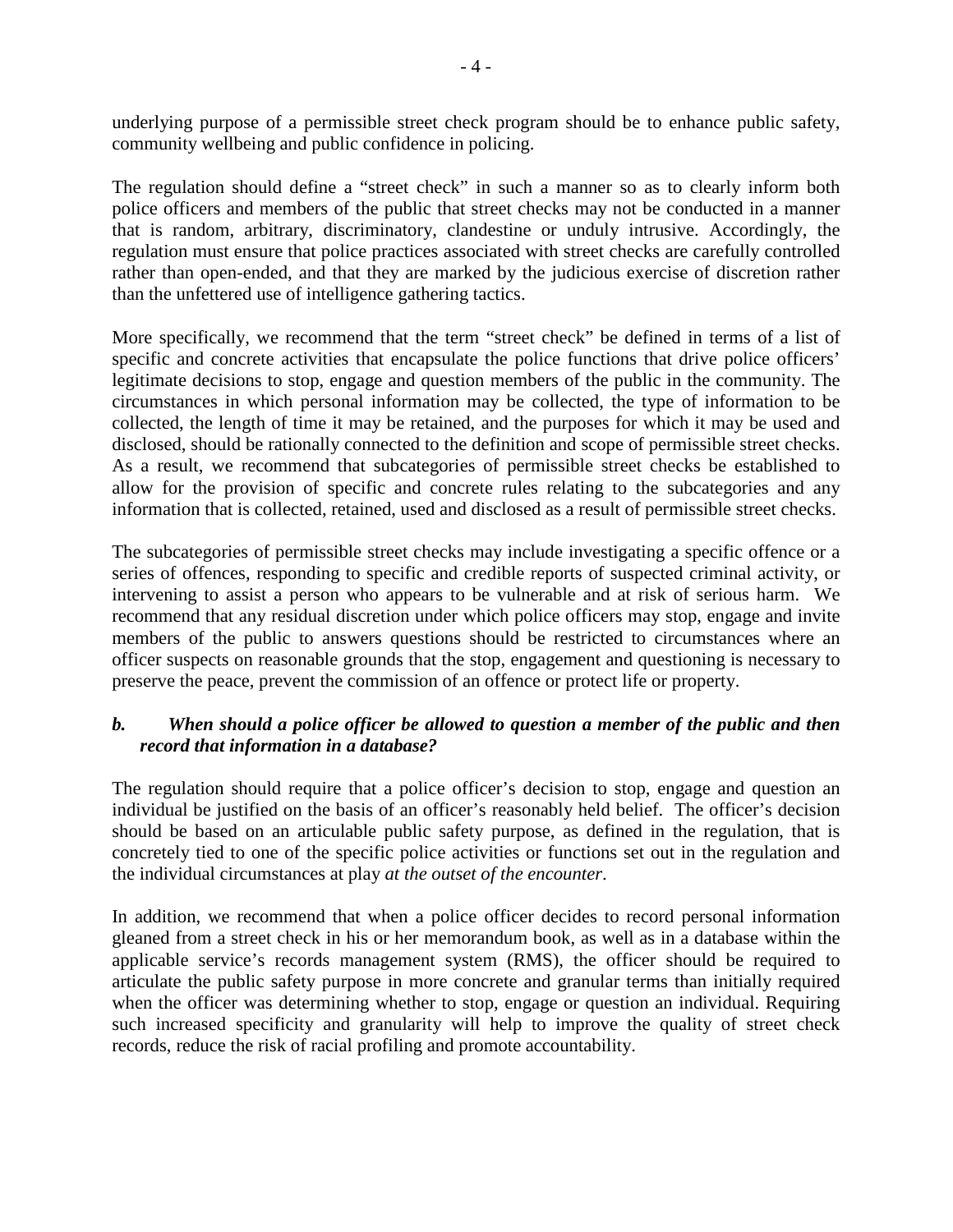In creating a street check record, the police officer should be required to tie the public safety purpose concretely to one of the specific police activities or functions set out in the regulation and to the individual circumstances at play *during the encounter as a whole* in order to account for the possibility that the circumstances may have evolved. Again, we recommend that the officer's decision to record personal information be justified on the basis of the officer's reasonably held belief.

# *c. Are there unique issues to consider when addressing street checks of young people under the age of 18?*

As reflected in the *Youth Criminal Justice Act* (*YCJA*), police have a responsibility to ensure that young persons are treated in a manner that respects their age and vulnerability. The vulnerability of minors has long been recognized by legislators, courts and tribunals, including by the IPC.

We recommend that police officers initiating a street check be required to notify minors of their right not to provide information and their right to disengage from an encounter at the outset of that encounter. This duty should only be relaxed in circumstances where the officer has reasonable grounds to believe that the provision of rights notification is likely to result in imminent and serious harm to the young person or to another person. For more on our views on rights notification, please see our response to question 2(d)(i).

The Ministry should also be mindful that the *YCJA* limits the authority of police to access, use and disclose street check-related personal information associated with a minor who has been "dealt with" under the *YCJA*, for example, where an officer decides to caution or warn rather than charge a young person in relation to events associated with a street check (see Part VI of the *YCJA*, including section 110). The regulation should reflect and support these limits.

# **Standards for conducting street checks**

*a. What type of training should police officers receive in order to conduct street checks? How often should police officers be required to take this training? Who within a police service should receive this training (for example, new recruits, front-line officers, supervisors)?*

The regulation should require new recruits, current officers, investigators and supervisors to receive periodic (e.g., bi-annual) training relating to the standards for conducting a street check established by the new regulation, such as when to conduct a street check and when and how information, including personal information, should be recorded. Additionally, these individuals should receive periodic training on privacy and other rights impacted by street checks. Training should explain how, properly understood, the protection of these rights aligns with core police objectives, including objectives relating to maintaining and building community trust and those relating to effective crime prevention and investigation.

To prevent discriminatory profiling and reduce privacy and other rights intrusions, it is further recommended that the training also inform these individuals about recent profiling-related case law and teach officers to recognize discriminatory profiling in the performance of their day-to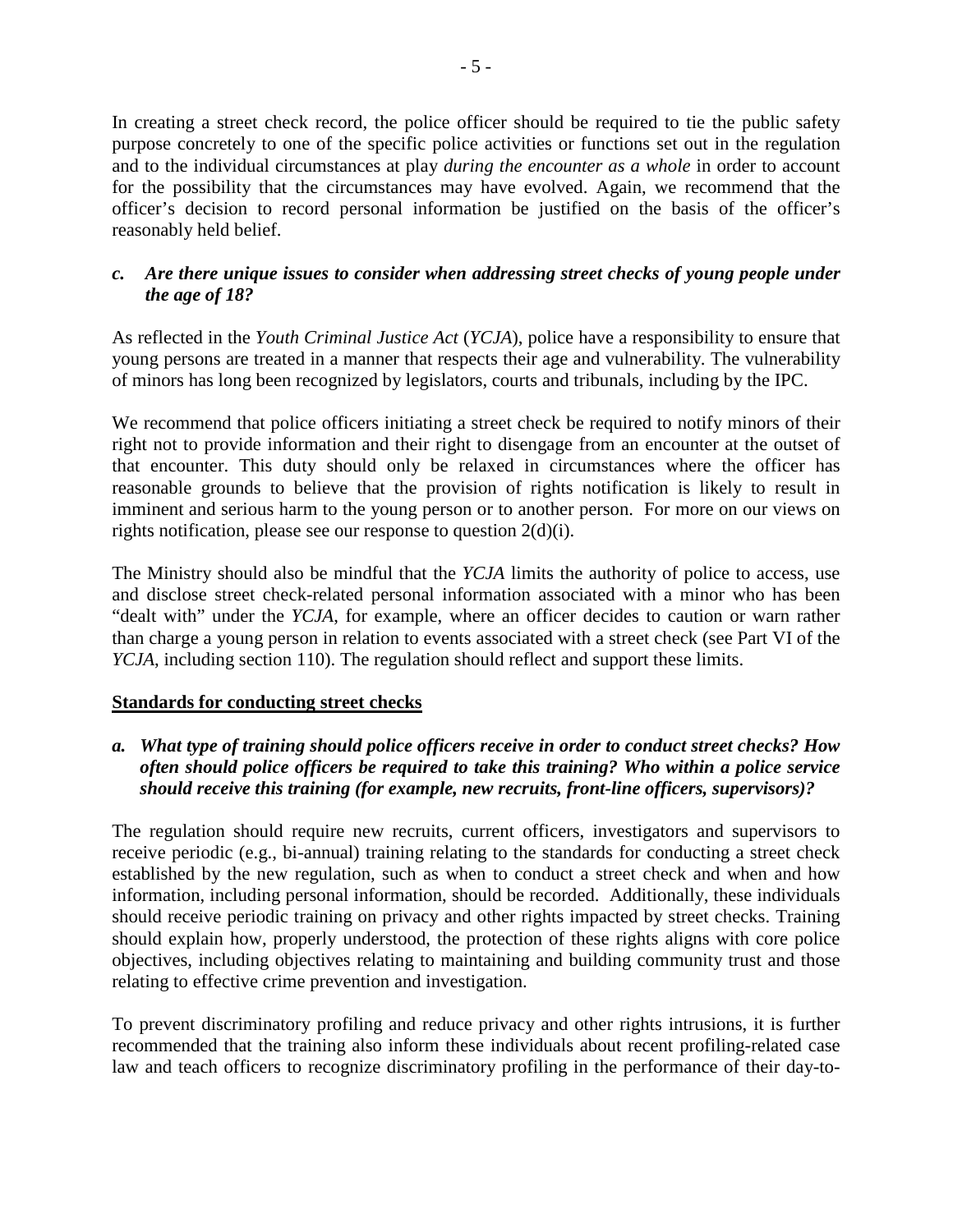day activities. Police officers and community members have indicated that a significant portion of this training should be scenario-based. We agree.

With respect to privacy training, we recommend that topics for training should include:

- the duty to protect personal privacy,
- the meaning and definition of personal information,
- the difference between collecting personal information and recording it,
- the authority and purpose for the collection, use and disclosure of personal information,
- the requirement to provide notice of collection and to provide other rights notification,
- the right of individuals to access their own information,
- the requirement to issue receipts or business cards, and
- privacy best practices (e.g., data minimization, accuracy, completeness, openness, etc.).

# *b. Should police officers be required to collect personal and demographic information during a street check (such as name, date of birth, address, race)?*

Police officers should not be required to collect personal information. Instead, their collection of personal information should be governed in the manner outlined in our response to question 1(b).

On the other hand, police officers should be required to record and retain de-identified demographic data. In particular, we recommend that the regulation require officers to record sufficient *de-identified* data with respect to each street check, including with respect to those checks that do not lead to the recording of any personal information in either an officer's memorandum book or a police service's RMS. We further recommend that the regulation require police services to retain this de-identified data in electronic format. The de-identified data should include information about the sex, estimated age and apparent race or ethnicity of the individual stopped during a street check, as well as information relating to the time, location, rationale for and performance of each street check.

The recording and electronic retention of de-identified data relating to each street check will help to ensure that police services and oversight bodies (e.g., police services boards, the Ministry, etc.) are in a position to evaluate the impacts of street checks and personal information gathering activities arising from these checks on privacy and other rights, and on public safety. We would be pleased to assist the Ministry in ensuring that proper safeguards are in place to minimize the risk of re-identification while maximizing the utility of this de-identified data in evaluating and assessing street check practices.

# *c. Should there be limitations on the types of information police officers are permitted to collect during a street check? Please describe.*

In accordance with *MFIPPA* and *FIPPA*, personal information collected and recorded during a street check should be limited to personal information relevant to the legitimate purposes of a street check. Only information that is relevant to these purposes should be recorded. As noted at the outset, the precise definition and scope of a street check is critical to the regulation of street check practices and to the protection of privacy and other rights implicated by such encounters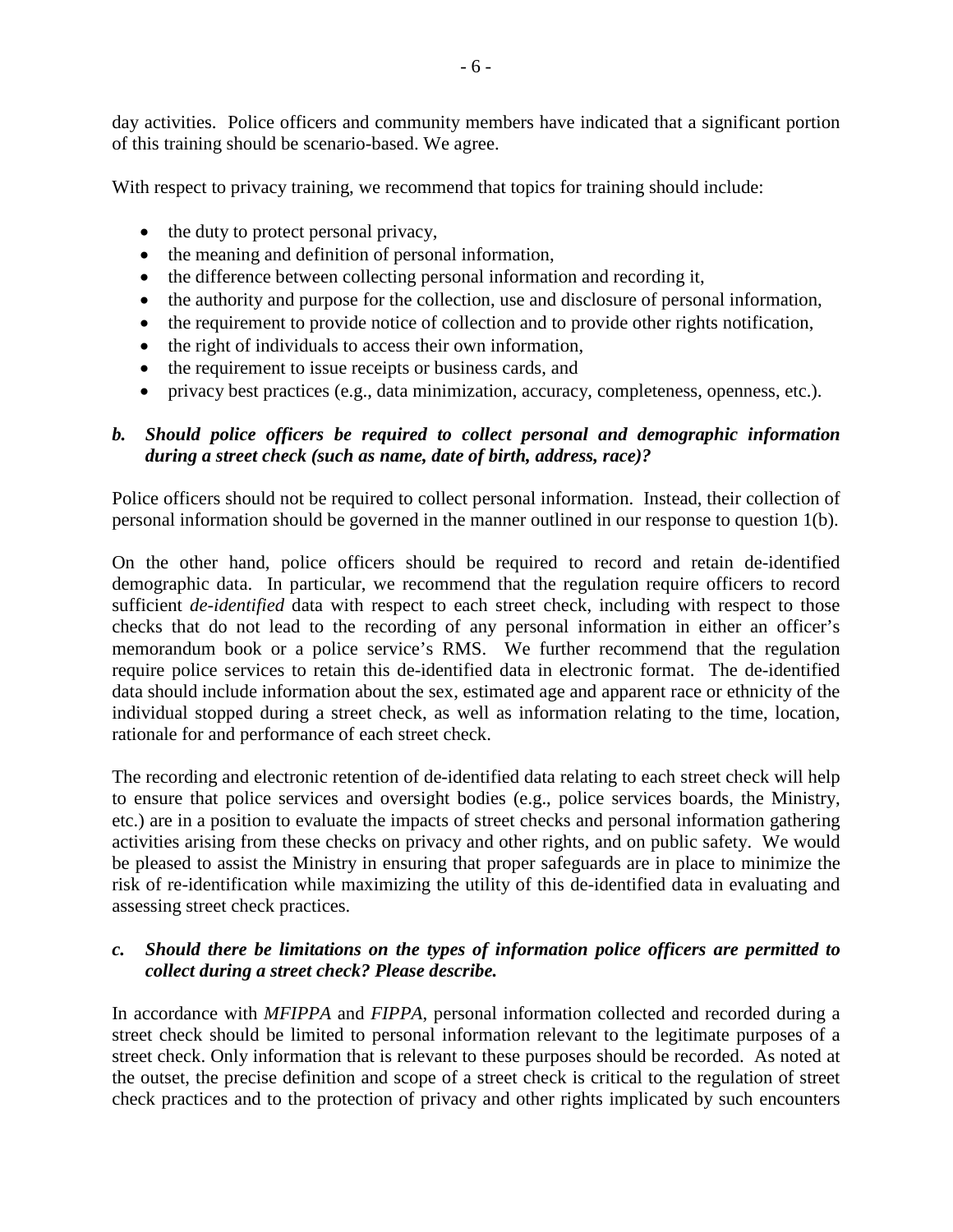between police and the public. As a result, the definition and scope of the street checks that will be permitted by the proposed regulation will impact the nature and type of information that police officers ought to be permitted to collect. Once the Ministry develops a preliminary position on the definition and scope of a street check, we would be pleased to assist the Ministry in defining the nature and type of information that police officers should be permitted to collect in respect of each of the subcategories of permissible checks.

### *d. What information should be communicated by a police officer to an individual during a street check? When should that information be communicated? Are there any challenges in communicating this information during a street check?*

(i) Rights Notification

It is vital that the regulation require officers to acknowledge, respect and uphold the rights of an individual not to participate in a street check. If the provision of personal information and the engagement itself are both to be truly voluntary, it must be clear that the individual has the right not to provide information and the right to disengage from the encounter at any time.

We strongly recommend that the regulation require police officers to provide clear rights notification with respect to all street checks at the earliest opportunity, unless there is a compelling reason justifying an exception or delay in informing the person of his or her right not to provide information and to disengage.

We recommend that the only compelling reasons justifying an exception or delay are where the police officer has reasonable grounds to believe that the provision of rights notification is likely to result in either significant impairment of the officer's ability to investigate a specific offence, or imminent and serious harm to the person being stopped, or to another person. Despite these compelling reasons, the regulation should instruct police officers to provide the individual with clear rights notification as soon as the individual asks about his or her rights and obligations, or expresses any discomfort at providing information or continuing with the contact.

The form of rights notification may be as simple as the officer stating: "You are free to decide whether or not to answer any of my questions. You are also free to leave." A police officer should be entitled to encourage, but not coerce, cooperation.

We recommend that the regulation require police officers to create a record in both their memorandum books and the applicable RMS fields in relation to when rights notification was provided, how it was provided and, if rights notification was delayed, the reason for the delay. It is further recommended that these data elements be recorded with respect to every check, including checks in which the officer does not identify the affected individual, for example, by name, address and date of birth.

In addition to the requirement to notify an individual of his or her right not to provide information and to disengage from the encounter, the regulation should require police services to provide individuals with notice of the collection of personal information. Section 29(2) of *MFIPPA* and section 39(2) of *FIPPA* require individuals to be informed of the legal authority for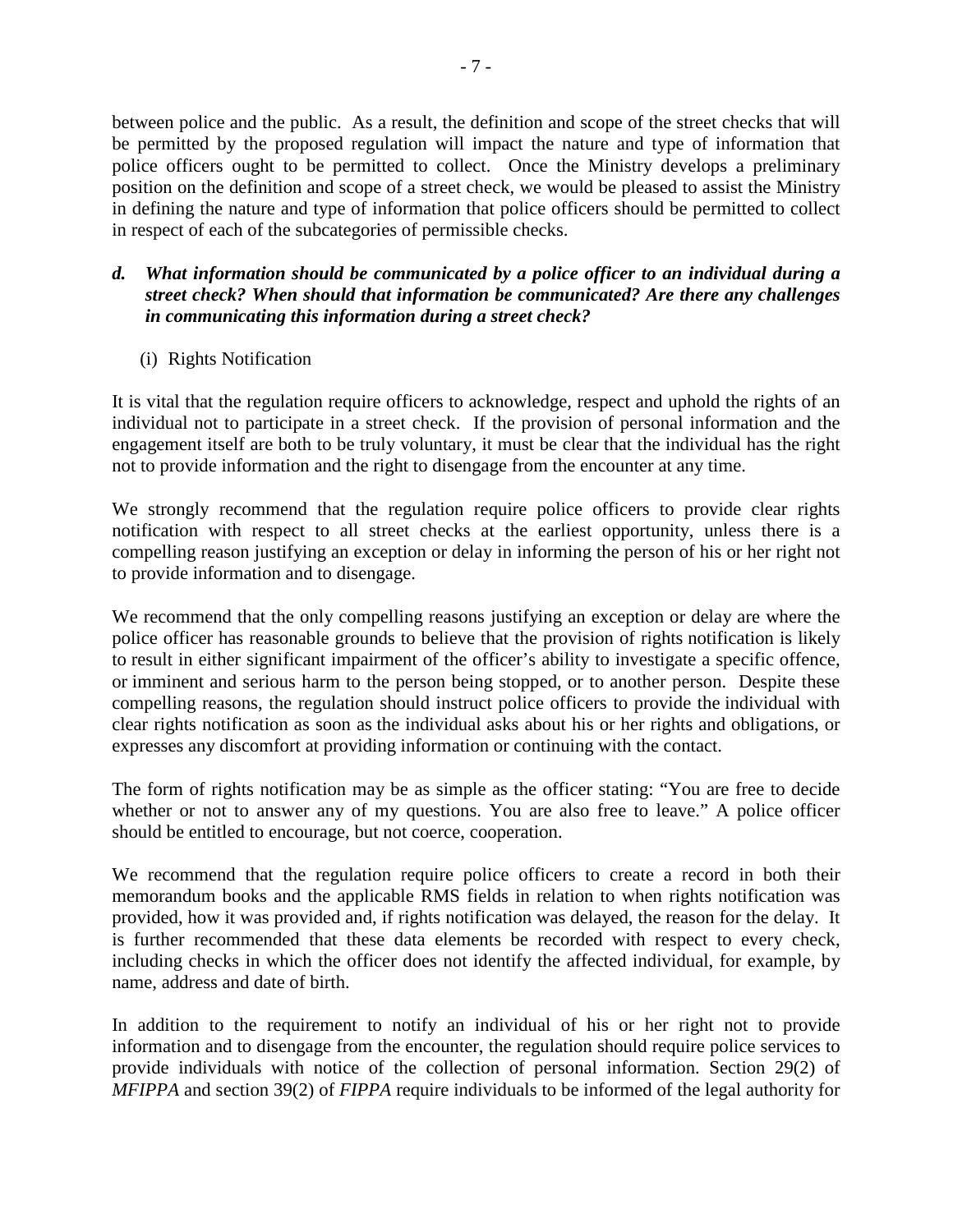the collection of the personal information, the principle purpose(s) for which the personal information will be used, and the contact information of a public official who can answer the individual's questions about the collection.

While section 29(3) of *MFIPPA* and section 39(3) of *FIPPA* state that the notice of collection requirements do not apply in limited and specific circumstances, including where a police service may refuse to provide access to personal information under the law enforcement-related exemptions of those statutes, we nonetheless recommend that all police services be required to provide a form of notice of collection.

We make this recommendation for two reasons. First, the law enforcement-related exception to the requirement for notice may not apply in various kinds of street checks that may result in the collection of personal information (e.g., in some street checks that involve encounters with vulnerable persons). Second, the provision of notice will support the goals of privacy protection, transparency and accountability.

We recommend that the form of notice include an online, web-based component that provides information to the public, including that set out in section 29(2) of *MFIPPA* and section 39(2) of *FIPPA*. In addition, receipts or business cards issued to individuals following a street check encounter, addressed below, should direct individuals to the applicable website. Both of these elements should be supported by periodic public education campaigns that, for example, make use of local media, social media and Ministry and police services' websites.

(ii) Receipts or Business Cards

We recommend that the regulation require police officers to offer to provide a receipt or business card to each individual subject to a street check and to provide such a receipt or business card whether or not personal information is collected. The receipt or card should include the officer's name, badge number and contact information, as well as information indicating when and why the street check occurred, and whether information collected during the check will be recorded in a police database in an identifiable form. In our view, providing individuals with written notice of the reason for the street check and information regarding whether their personal information was recorded will enhance police accountability and support the right of access to one's own personal information.

The receipt or business card should also direct individuals to a link within the service's website where they can find detailed information about the regulation, the police service's street check program, the legal authority for the collection of personal information, the principle purpose(s) for which the personal information will be used, and the contact information of a public official who can answer the individual's questions about the collection. Providing individuals with this information will support the protection of privacy, promote transparency and accountability, and enhance public trust.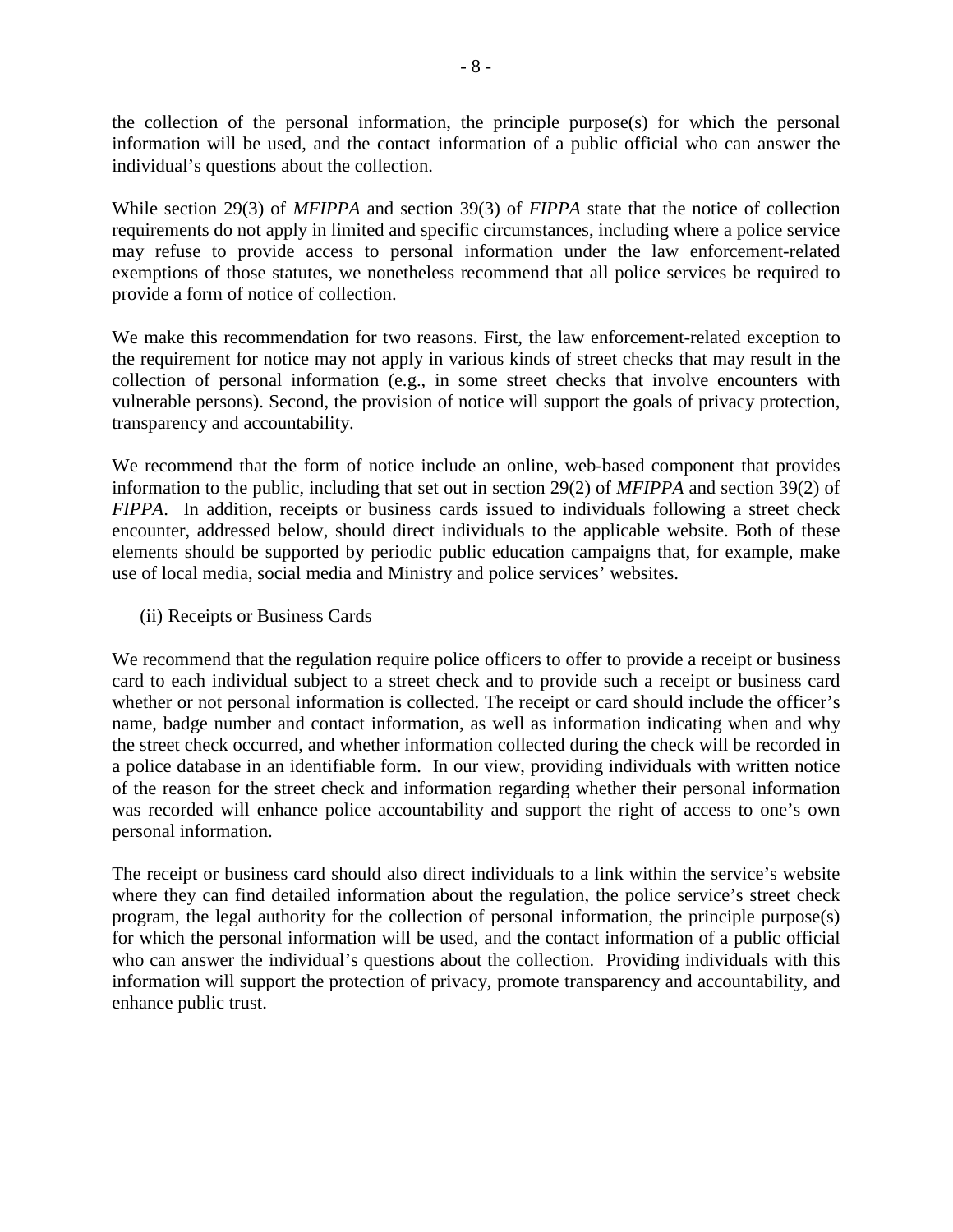# **Oversight**

### *a. If police services are required to report on their compliance with a regulation concerning street checks, who should receive the report? What details should be included in those reports?*

The Discussion Document provides the following examples of oversight:

- Reports by the chief of police to the police services board.
- Analysis and reporting on information obtained through any street checks to identify trends or establish how the practice is impacting particular groups (for example, race, gender or age).
- A ministry audit or review of a police service that is engaged in the practice of street checks.

We recommend that the regulation include all of these oversight mechanisms. More specifically, the regulation should require a chief of police to provide a detailed street check report to his or her police services board on an annual basis. Those reports should provide statistics on street check practices, including information about the frequency and nature of the checks, and their impact on fundamental rights and liberties and on public safety. The report should be tabled publicly, as well as sent to the Ministry. The Commissioner of the Ontario Provincial Police should be required to provide a comparable report to the Ministry and that report should also be made available to the public. In addition, the Ministry should conduct periodic audits of street check practices. The Ministry's audit reports should be made public. Further, if the Minister is of the opinion that a police service's street check program may be operating in contravention of the regulation, the Ministry should ensure that a review of that service's street check program and practices is conducted and that the results of that review become the subject of a public report.

While it is crucial that all these reports be issued publicly, we recognize that limited and specific elements in a report may contain personal or confidential information, which may need to be redacted from the public version of a report.

These reports should generally also examine and analyze the de-identified data collected on each street check, report on that demographic data, and reflect on trends, challenges, and positive outcomes of street check practices. Finally, to promote transparency and accountability, police services and the Ministry should also publish de-identified data with respect to street check practices on an annual basis in Open Data formats to facilitate research.

# *b. How should the requirements of a regulation concerning street checks be enforced? Who should be responsible for ensuring compliance?*

The existing system of oversight and accountability should be sufficient to enforce the new street check regulation, particularly to the extent that the Ministry institutes the necessary standards and reporting requirements. Independent offices such as the Office of the Independent Police Review Director, the Ontario Human Rights Commission and the IPC would be well positioned to augment the oversight provided by police chiefs, police services boards and the Ministry.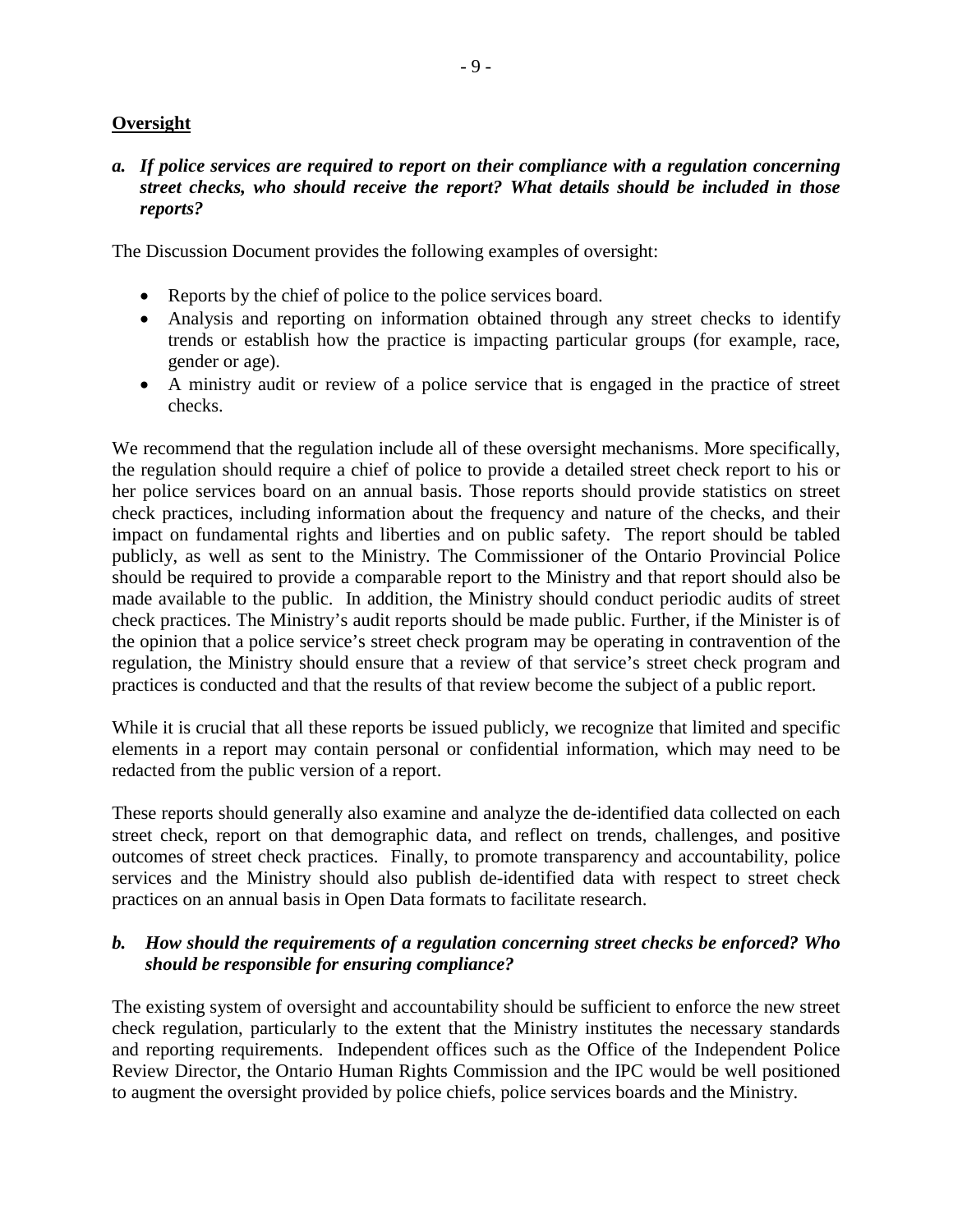#### **Public complaints**

#### *a. Should police officers be disciplined if they act improperly while conducting a street check?*

A fair approach to discipline for breach of street check standards would incorporate informal resolution, remedial training and progressive discipline up to and including termination in accordance with established practices. The goal should be to foster continuous improvement in policing, enhance the protection of privacy and other rights, and ensure accountability.

#### **Management of information collected**

#### *a. Should information collected from the public be stored for future investigative purposes?*

Under *MFIPPA* and *FIPPA*, police are permitted to collect, retain, and use personal information for legitimate law enforcement purposes, to ensure accountability and to allow individuals to access their own information. However, once these purposes have been accounted for in the design of an appropriate retention framework, personal information can and should be destroyed. The indefinite retention of personal information on the basis that it may be relevant at some point in the future cannot be justified. Accordingly, as discussed in our response to question 5(c), a proper regulatory framework must come with appropriately limited retention periods.

### *b. Should information be collected during a street check be reviewed before the information can be stored in a database? If so, who should conduct this review and what criteria would need to be met before the information could be stored?*

Personal information collected during a street check should be reviewed before it is stored in a police service's RMS. That review should be performed by supervising officers against the criteria outlined in our response to question 1(b). In the course of reviewing this information, supervisors should be required to ensure that personal information that does not satisfy the criteria is not recorded in the police service's RMS.

A different approach may be required if a police service subsequently discovers that its RMS contains personal information that was collected in the course of a street check that contravened the regulation or other Ontario law. The limited retention of any improperly collected information will be necessary to ensure accountability, for example, by providing the individual with a right of access to his or her personal information. At the same time, the regulation should require that strict access controls be put in place to restrict access to and use of information submitted in contravention of the regulation or other Ontario law. These restrictions should be enforced using appropriately tailored access, audit and security controls, including passwords and access logs.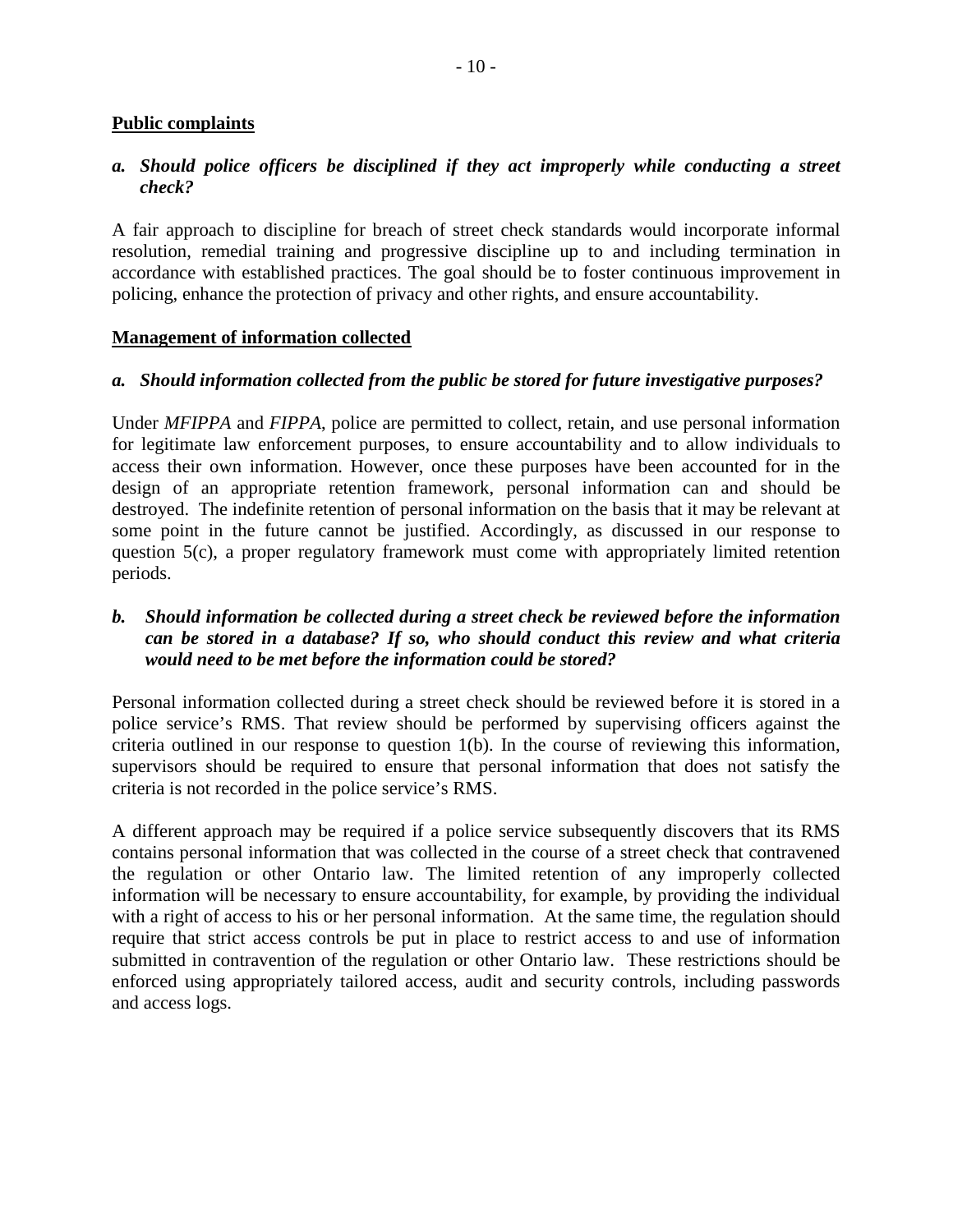#### *c. How long should police be able to keep information collected through a street check if the information is not being used for a specific investigation?*

We recommend that the regulation establish retention periods with respect to personal information collected as a result of street checks and that these retention periods be between two and five years long. Under this approach, street checks conducted for purposes associated with criminal activity could be retained for up to five years. Street checks conducted for non-criminal purposes would only be retained for two years. Other retention periods might be established within this two to five year range in a manner that reflects the nature of the police activity and the impact of retention on the public's right to be left alone.

The regulation should also require that at the end of each retention period, street check information be securely destroyed or expunged unless the further retention of a specific record could be justified in relation to its relevance to an ongoing investigation or proceeding. This approach would help to limit the scope and scale of street check generated surveillance. It would also ensure compliance with data retention requirements designed to help ensure that individuals are in a position to exercise their right to access their own personal information.

# *d. How might police services address historical collection of information (i.e., information already stored in databases prior to any provincial rules being put in place)?*

With regard to historical collections of personal information associated with street checks (legacy data), please note the following. Privacy legislation does not prevent the destruction of personal information at the appropriate time. Police services should retain personal information to fulfill their mandate, ensure accountability and allow individuals to access their own information. However, once these purposes have been reasonably accomplished, personal information can and should be securely destroyed.

However, practices that have resulted in the excessive collection of personal information presumptively contravene Ontario privacy legislation. Police services should not be permitted to retain street check information that they were not entitled to collect in the first place. It is not enough to say such legacy data may be relevant at some point in the future. Unless an institution is able to demonstrate that a particular record or set of records should be disposed of differently (i.e., retained for a further period on the basis that the record was, in fact, collected lawfully), any record obtained or compiled under a contravening collection practice should be securely destroyed as soon as it is no longer needed for accountability-related purposes. This approach was followed by our office in Orders MO-2225 and PO-2826.

With respect to excessive street check-related collection practices and the related legacy data, public notice of the destruction should be widely circulated and should clearly indicate that, after a narrowly defined period of time, the data will be securely destroyed. This notice and this timelimited retention period will allow individuals to exercise their right of access to their own information in the legacy data. Then, subject to the following qualification, the legacy data must be securely destroyed. Specific records may be retained and used for a further period, but only to the extent that the records are determined to be relevant to an ongoing investigation or